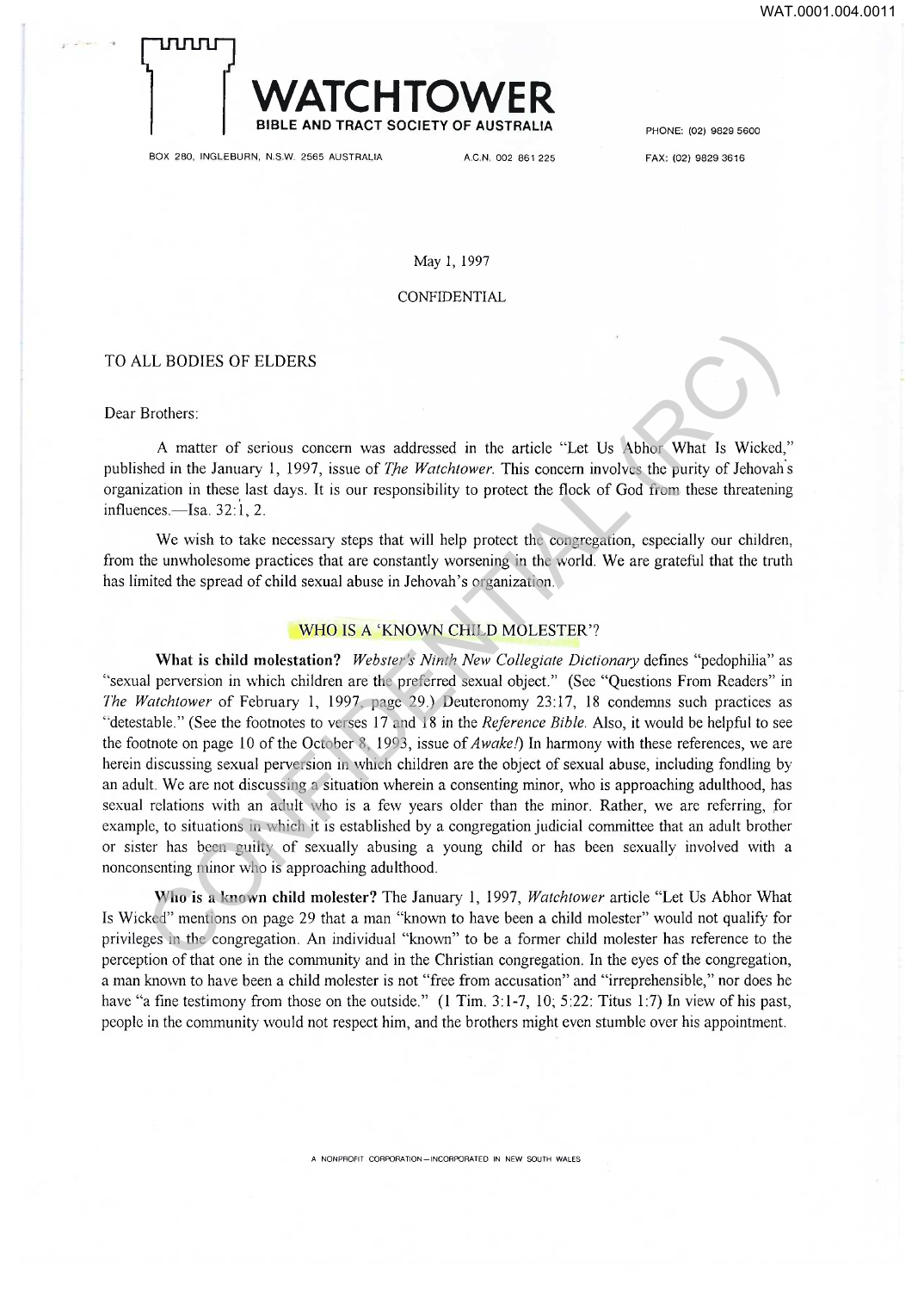TO ALL BODIES OF ELDERS May 1, 1997 Page 2

## PROTECTING OUR CHILDREN

**What can we do to protect our children and preserve the cleanness of Jehovah's organization?** The primary responsibility for protecting our children rests upon the parents. Fine suggestions for parents can be found in the January 22, 1985, *Awake!* article "Child Molesting—You *Can* Protect Your Child." Other articles that parents do well to consider are those in the October 8, 1993, *Awake!* entitled "How Can We Protect Our Children" and the December 1, 1996, *Watchtower* entitled "Parents, Find Pleasure in Your Children," specifically pages 13 and 14, paragraphs 18 and 19.

What can the elders do to help protect our children? The elders should be alert to the activity of any who are known to have molested children in the past. Individuals who have manifested a weakness in this regard should be sensitive to their need not to be alone with children. They should refrain from holding children or displaying other forms of affection for them. It would be appropriate for elders to give kindly cautions to any who are doing things that may be a temptation or a cause for concern to others in the congregation.—1 Cor. 10:12, 32.

**What should elders do when a former child molester moves to another congregation?** As outlined in the February 1991 Our Kingdom Ministry "Question Box" and the August 1, 1995, letter to all Bodies of Elders, our policy is always to send a letter of introduction when a publisher moves to another congregation. *It is imperative that this be done when one who is known to have been a child molester moves.* The secretary should write on behalf of the elders to the new congregation's body of elders and outline this publisher's background and what the elders in the old congregation have been doing to assist him. Any needed cautions should be provided to the new congregation's body of elders. This letter should not be read to or discussed with the congregation. This information should be kept in the congregation's confidential files where it can be reviewed by any elder. The elders should send a copy of this letter to the Watchtower Bible and Tract Society in one of the "Special Blue" envelopes. " Other articles that parents do well to consider are those in the October 8, 1993, *Awakel* entitled Can We Protect Our Childler" and the December 1, 1996, *Wachthower* entitled "Parents, Find the Trotect Our Childler" a

#### PRIVILEGES OF SERVICE IN THE CONGREGATION

In the January 1, 1997, issue of *The Watchtower,* the article "Let Us Abhor What Is Wicked" stated on page 29: "For the protection of our children, a man known to have been a child molester *does not qualify for a responsible position in the congregation. Moreover, he cannot be a pioneer or serve in any other special full-time service. "* We have had a number of inquiries asking how this applies in the congregation, and this is being given consideration.

It may be possible that some who were guilty of child molestation were or are now serving as elders, ministerial servants, or regular or special pioneers. Others may have been guilty of child molestation before they were baptized. The bodies of elders should not query individuals. However, the body of elders should discuss this matter and give the Society a report on anyone who is currently serving or who formerly served in a Society-appointed position in your congregation who is known to have been guilty of child molestation in the past.